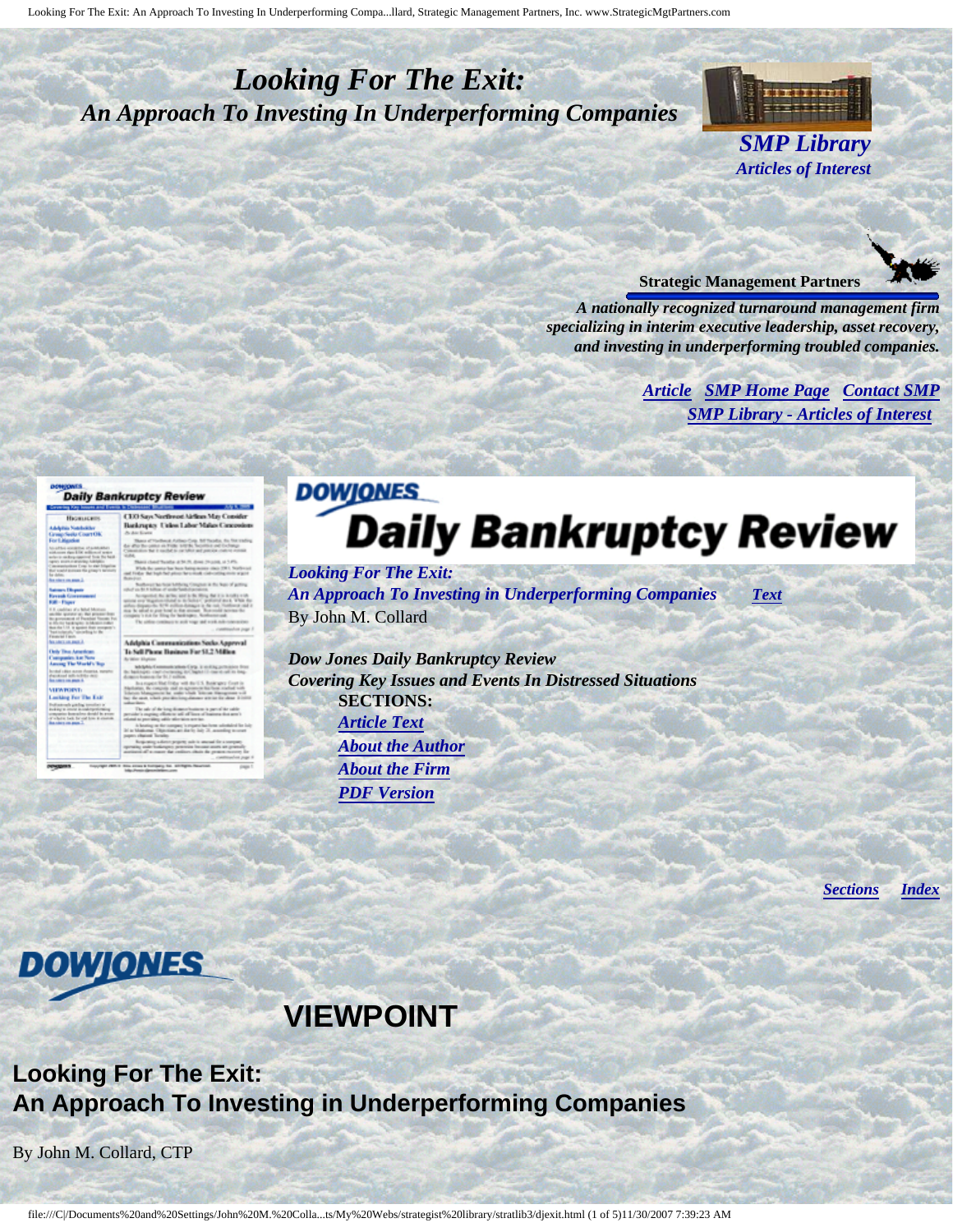Looking For The Exit: An Approach To Investing In Underperforming Compa...llard, Strategic Management Partners, Inc. www.StrategicMgtPartners.com

Professionals guiding investors or looking to invest in underperforming companies themselves should be aware of what to look for and how to execute. The key to returns from investing in underperformers is build an enterprise with the sole purpose of selling it at maximum value - concentrate on exit strategies from the start.

First, seek enterprises at a precipice, not those that have already fallen off the edge. Look for those with critical capital shortages and future potential, but avoid the pitfall of investing in an insolvent company. Acquire companies that can provide quality products at competitive prices, but are severely undervalued due to ineffective management and/or lack of market direction and penetration.

Take advantage of distressed-level asset pricing and invest in exchange for large returns. The infusion of capital put into the hands of a leader with a sound strategy and return-on-equity goal in mind can be a powerful motivator.

Provide what future buyers look for:

- Consistency of businesses that create value
- High probability of future cash flows
- Marketing-oriented management team
- Track record demonstrating ability to sell and compete, develop, produce and distribute products, thrive and grow
- Realistic return potential from their fair entry valuation

#### **Recovery Cycle**

Whether you invest in a new entity, or a portfolio property gone bad, the recovery cycle is much the same. This cycle starts with mismanagement. Then you need to determine the viability, invest, turn and ultimately sell the property.

| <b>Asset Recovery Cycle</b> | Sale &<br>Asset<br>Recovery |
|-----------------------------|-----------------------------|
| Mismanagement<br>Slide      | Corporate<br>Renewal        |
| Viability &                 |                             |
| <b>Investment</b>           |                             |

Determine turnaround viability by truly understanding what has caused the company's breakdown. Don't be fooled by symptoms, and never listen to current senior management. If they knew what was wrong they would have fixed the problems.

Make certain that you have solutions to fix the real problems that no one else has used, perhaps because you can bring in new noncash resources or applications to influence the revitalization. Take advantage of mispriced material inputs, labor, assets or capacity, and intellectual property. Never "just add cash," and always implement new leadership.

#### **Take Control**

There must be a successful turn before the entity can be sold. Always take active control of the entity. Passive investing if managed by prior management is like a placebo, and you will lose your investment. Passive positions are only acceptable if they contribute to an investor pool that has an active lead participation. Install a new chief executive with transition experience in value-building situations. The executive should bring an objective focus and new perspective to complete the cycle. This leader should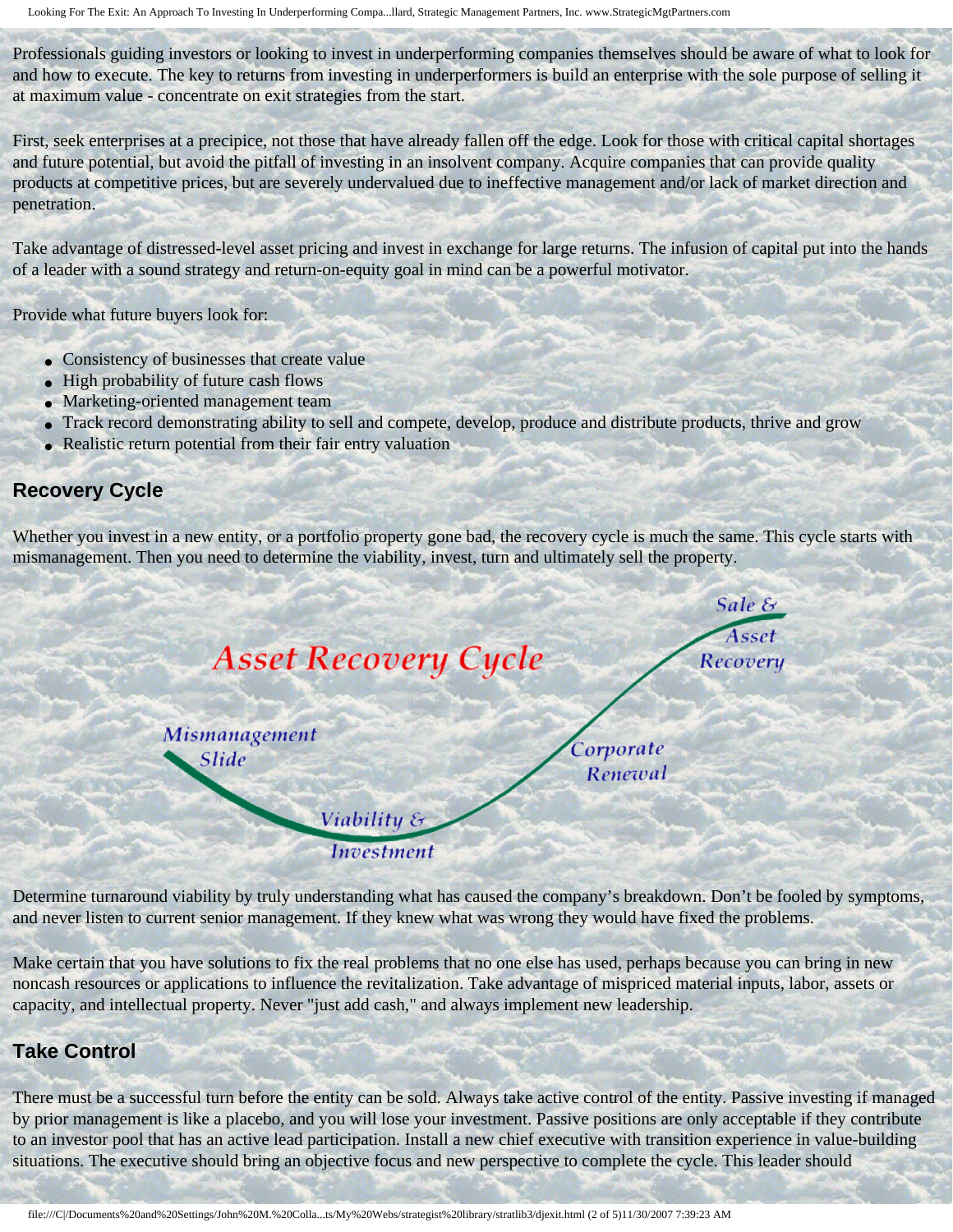Looking For The Exit: An Approach To Investing In Underperforming Compa...llard, Strategic Management Partners, Inc. www.StrategicMgtPartners.com

demonstrate expertise in:

- Managing crisis, transition and rebuilding processes
- Shaping business strategy and financial structure
- Developing management talent, building caliber teams, utilizing and boosting existing resources
- Increasing sales and market share
- Maximizing return on capital
- Linking management performance to ultimate goals
- Developing incentive-based compensation programs

This leader must get directly involved in making decisions to achieve the ultimate goal — sale at increased valuation. The final step to complete the turn is to hire a "marquis" manager to lead the enduring team. This permanent team adds to the value equation.

**Set Strategies.** Implement long-term strategies that will survive your exit. One essential strategy is to drive revenue be addressing the problems plaguing the company and provide a roadmap to revitalization. You must establish a new vision, distill this direction into concrete goals and objectives, and create a guide for everyone to follow.

**Build A Quality Management Team.** The company value increases sharply with a strong, permanent, credible team that can demonstrate its ability to produce consistent sales, profit and cash flow results. Establish continuity in the organization to allow everyone to expect orderly change and opportunity. Capitalize on available underutilized human capital — those dedicated middle managers who remain. Set up an incentive structure that pays only when they accomplish the goals set in your long-term strategy. Their incentive should be based upon performance that will take the company beyond its sale. After all, the employees are the assets for which your buyer is looking.

**Acquire New Business/Sales.** There are only two ways to increase sales, sell new products to existing customers or sell existing products to new customers. Most underperformers have forgotten, or never had, the basics of marketing and promotion. Become market driven, adapt to changing conditions and improve your competitive position.

**Establish A Sound Capital Structure.** Create reasons for investors to invest. A sound strategy with a viable marketplace, efficient delivery and production vehicles coupled with a cohesive management team will entice the investment community. Securing new capital becomes much easier when investors see high probability of return and a viable exit strategy.

**Implement Processes.** Use processes to drive the business and control the day-to-day environment. Focus on the important things — controlling cash and costs, increasing sales and enhancing value creation.

#### **Exit**

Know when to "cash out". The greatest return on investment comes when the turn is complete and the company is ready for the next tranche to fund growth.

Remember that there's a distinct advantage to using professionals who bring C-level operational, transactional and turnaround expertise together to determine what's wrong, how to fix it and how much to pay for it.

## <span id="page-2-0"></span>**About the Author**

*John M. Collard is a Certified Turnaround Professional and a past chairman of the Turnaround Management Association. He is chairman of Annapolis, Md.-based Strategic Management Partners Inc. a turnaround management firm specializing in interim executive leadership and investing private equity in underperforming companies. He brings 35 years senior operating leadership, \$85M asset recovery, 40+ transactions worth \$780M, and \$80M fund management expertise to advise company boards,*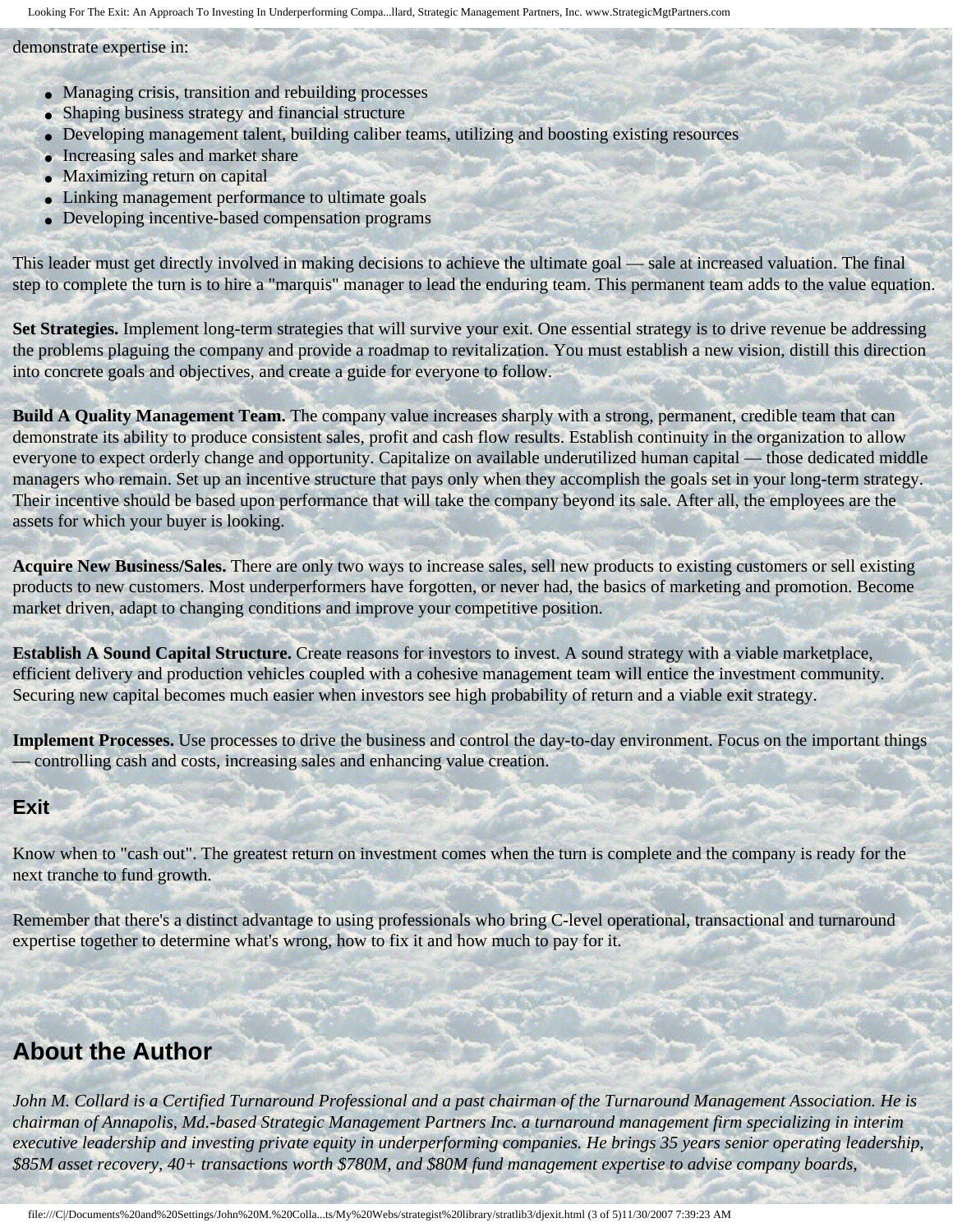Looking For The Exit: An Approach To Investing In Underperforming Compa...llard, Strategic Management Partners, Inc. www.StrategicMgtPartners.com

*institutional and private equity investors, and governments. For more information about Strategic Management Partners, call (410) 263-9100 or log on at www.strategist.ws*

*[Sections](#page-0-2) [Index](#page-0-3) [Contact](#page-3-0)*

### <span id="page-3-1"></span>**About the Firm**

**Strategic Management Partners** has substantial experience advising corporations and individuals on the strategic and mechanical issues of corporate development and governance, operating management and turnarounds for asset recovery. Our principal has over 30 years experience in P/L Management, Strategic Planning and Repositioning, M&A for Strategic Advantage, Finance, Investing, Raising Funds, Sales/Business Development, Building Selling and Marketing Teams, and Operational Auditing  $=$  In Public & Private companies  $=$  In healthy and crisis situations.

We work with and support the equity capital community to provide assessment studies to determine the situation, planning and strategy development to direct the company, crisis management to oversee that assets are not squandered away, workout teams that recover assets, and board level oversight to keep the client headed in the right direction.

We seek strategic alliances with private equity funds.

*[Sections](#page-0-2) [Index](#page-0-3)*

*[Index](#page-0-3)*

We welcome constructive inquires. More information is available if required.

There is more to Strategic Management Partner's *[Return to Home Page](http://members.aol.com/strategist/home.html#TOP)*

# <span id="page-3-0"></span> **Contact Information**

John M. Collard, Chairman Strategic Management Partners, Inc. 522 Horn Point Drive Annapolis, Maryland [MD] 21403 Voice 410-263-9100 Facsimile 410-263-6094 E-Mail [Strategist@aol.com.](mailto:Strategist@aol.com?subject=SMPlibrary/feature articles)

We serve as experts for comment or quote, please contact us at **410-263-9100** 



We welcome constructive inquires, please send via E-Mail to: [Strategist.](mailto:Strategist@aol.com?subject=SMPlibrary/feature articles)